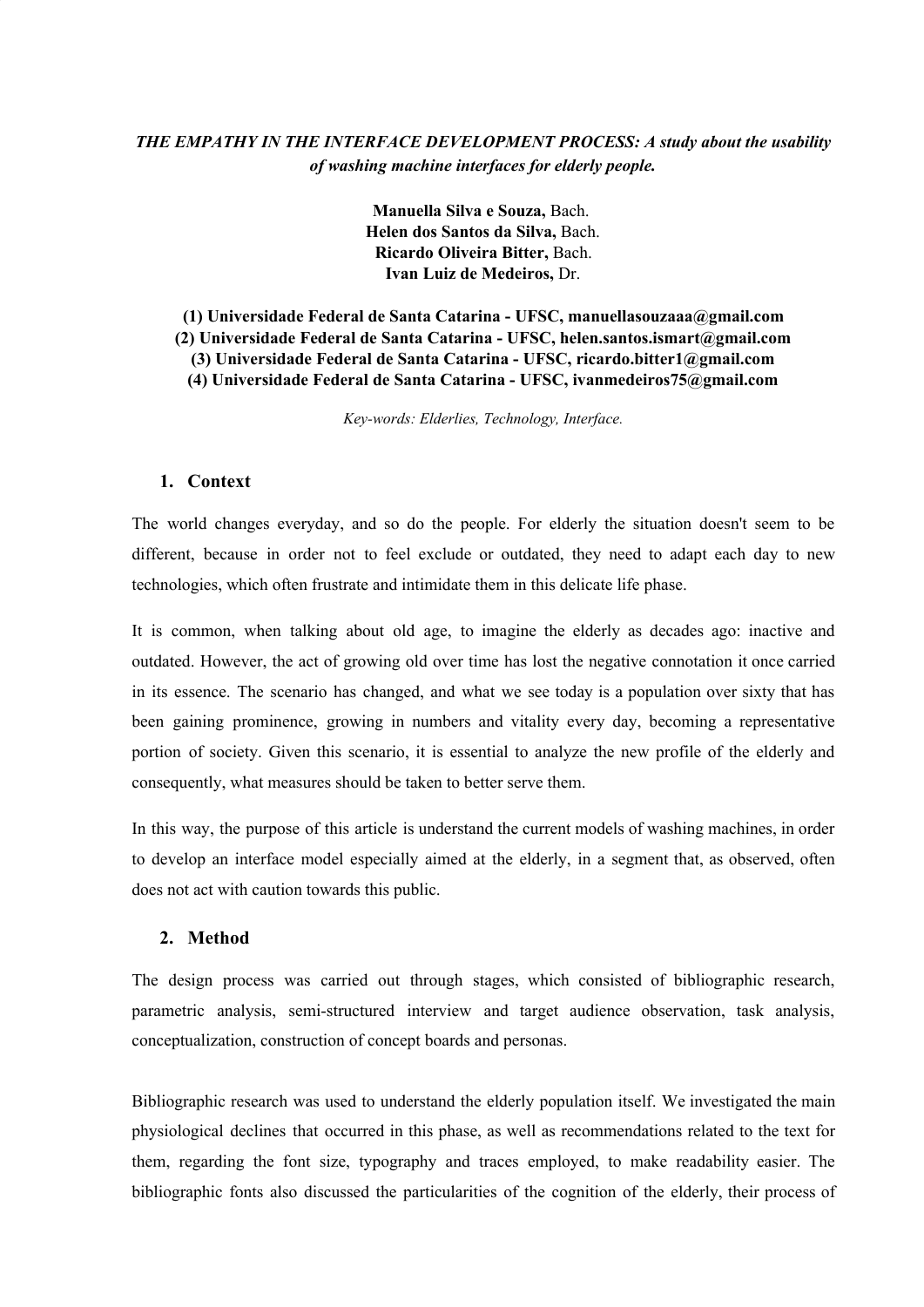insertion in the world of technology, as well as the perception and the search for the reduction of cognitive load when designing interfaces for them. The loss of visual acuity, which consequently results in the difficulty to filter certain colors of the spectrum has also been addressed, as well as the use of familiar icons in the interfaces, in order to make it a way to add to the textual information, transforming the informative set more. Of course, even contributing to the prevention of mistakes.

#### **3. Results**

When analyzing current washing machine models it was noted that: (a) The typography patterns found are inadequate for the analyzed age, according to the bibliographic recommendations; (b) There is no concern with the colors present in the machines, which may lead to a decrease in the elderly's quality of vision, given that, with advancing age, there is a greater absorption of some shades over others; (c) Products that convey the idea of technology have too much information, which causes intimidation to users over sixty who, realizing so much modernity, feel fear or shame and sometimes stop buying the product.

With the data obtained from the research and analysis, a field research was done to compare the reality of target users, with information collected indirectly. Through semi-structured interviews, systematic observation and task analysis, it was noticed that the elderly user has difficulties reading and understanding the writing and icons present in the current washing machines, due to their small size. There is also a lack of contrast in some cases between writing or symbology and the rest of the interface, which makes it difficult for older people to see. Regarding the functions present in the machines, the interviewed audience doesn't use most of them, concentrating only on the quick and common washing modes. This is because they don't need the other functions and are intimidated by so much information.

The desire to feel updated has been confirmed, there is a desire on the part of elderly to learn what is happening and to stay within the new technologies, however, as already pointed out earlier, the public is intimidated with so much information to assimilate. Therefore, the developed interface contemplates a set of actions that aim to offer elderly a technological and modern product, added to a simple and pleasant use experience, in the scope of legibility and linearity in the use of the functions, in order to facilitate the use and reduce the possibility of errors or difficulties, as well as reduce the number of functions by including only those necessary and used by the public.

The proposed interface has a pattern consisted of five stages: (1) Single button to turn the device on and off, which is to press, avoiding fine handling; (2) Water level selection, lever-operated with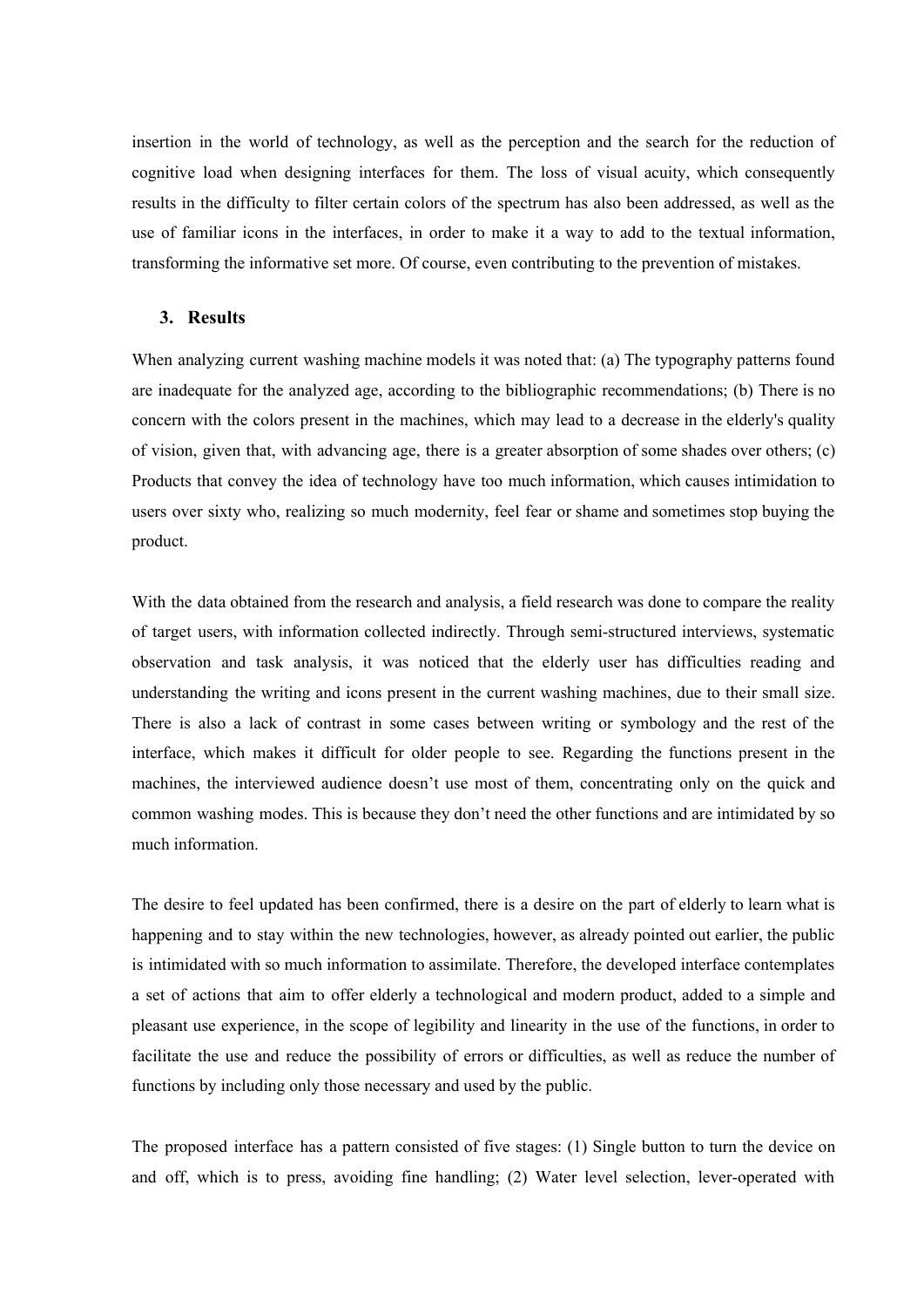options for extra low, low, medium, high and extra high; (3) Six reduced function central wash mode buttons selection, where the user can choose (a) Quick wash; (b) Common washing; (c) Heavy washing (for jeans, coats and others); (d) Bed, table and bath; (e) Stain remover and (f) Centrifuge; (4) Step advance button consisting of long soak, short soak, shaking, rinsing and spinning and (5) Button to start the process and in any case pause it. The used buttons are designed to be ergonomic, reducing fatigue by not requiring fine handling or force to operate, and have a clean central panel that provides only the information you need, thus dispensing with the sheer amount of information you need, cause confusion and visual pollution.

Regarding the development of the interface, it's esthetics was through the choices of colors, fonts and icons considered appropriate for the public according to the bibliographic consulted. The color pallet chose to use the dark gray as a background, because, according to Farina, Perez and Bastos (2006), this is a color that represents simplification of stimuli, neutrality and maturity, associated with modernity. The other color chosen was the yellow, because it is a color used when wants to contrast something, as stated by the aforementioned authors, besides the main reason is that, with the aging process, the vision does not filter as before the shades of blue and violet (CLARKSON et. al, 2013).

The typography used was "Montserrat", used for its straight and clear shape, in three different sizes based on bibliography, with differentiation by upper and lower case letters and bold in order to facilitate reading and understanding of elderly, employed in white, for being the tone that represents cleanliness and creativity, being also the most intense of the spectrum (FARINA, PEREZ and BASTOS, 2006).

As for the iconographies, with the function of complementing some of the interface texts, sought, as suggested by the authors Cybis, Betiol and Faust (2010), to employ them in a simple and familiar way, avoiding thick contours and the use of many colors. In this case, yellow was chosen as a contrast to the gray background.



Figure 1 - Developed interface for the third age people.

Source: Authors.

# **4. Conclusions**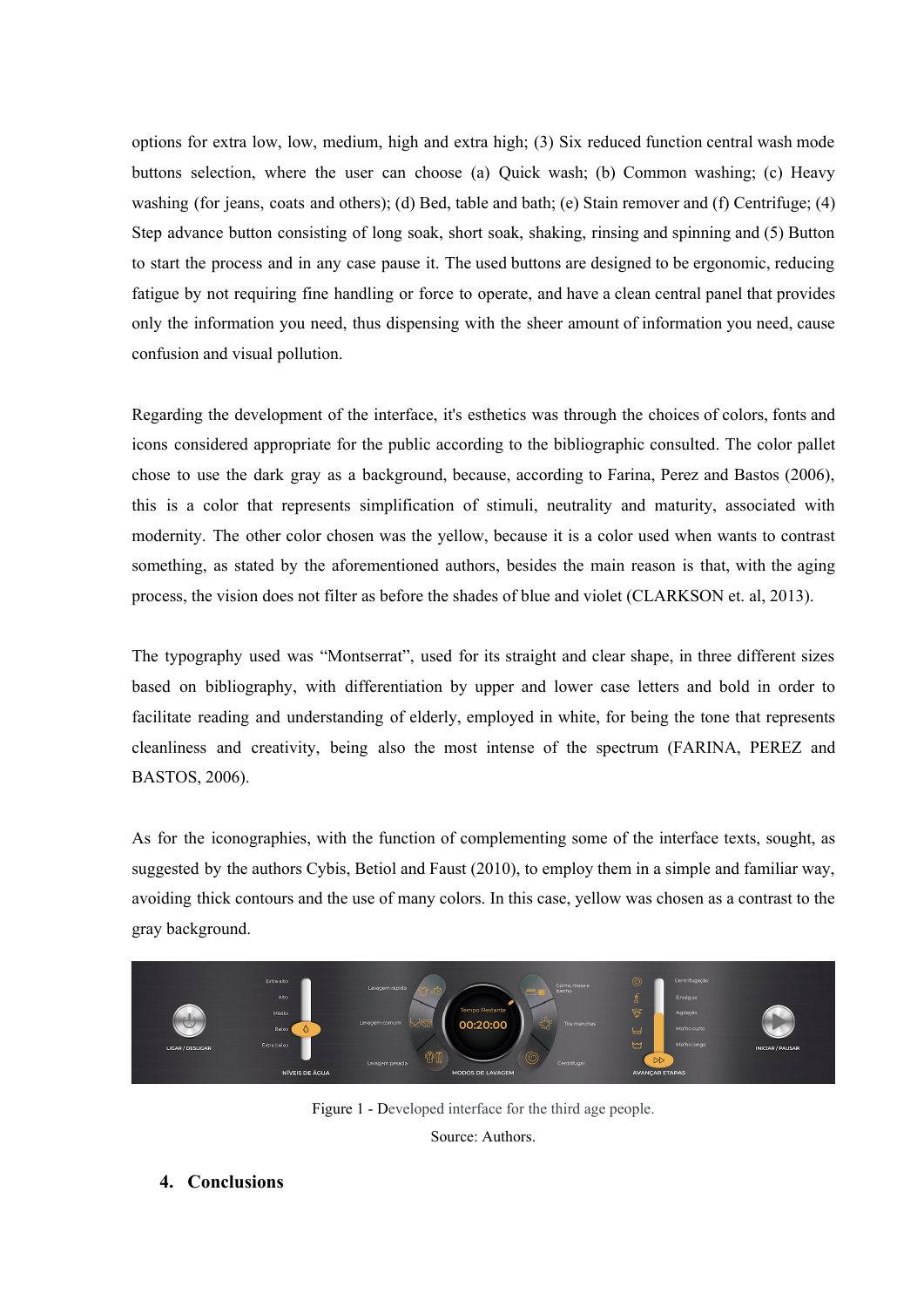In the end, after all of the development focus on elderly population, it was obtained an intuitive, modern and technological interface that, besides of facilitating the usage of elderly, also insert them into the modern context. However, there's a urgent need to the companies, not just of this sector, but also in the others, to act with empathy to understand the needs of this public. Only this way, they will be able to satisfy the elderly's yearnings and promote more and more digital inclusion, in this era the breathes technology and innovation.

## **5. References**

BRASIL. **Estatuto do Idoso** (2003). Lei nº 10741, de 01 de outubro de 2003. Dispõe sobre o Estatuto do Idoso e dá outras providências. Disponível em: <http://www.planalto.gov.br/ccivil\_03/leis/2003/l10.741.htm>. Acesso em: 13 nov. 2019.

BRASIL. **Política Nacional do Idoso** (1994). Lei 8.842, de 4 de janeiro de 1994. Dispõe sobre a política nacional do idoso, cria o Conselho Nacional do Idoso e dá outras providências. Disponível em: <http://www.planalto.gov.br/ccivil\_03/leis/l8842.htm>. Acesso em: 13 nov. 2019.

BÔAS, Bruno Villas; SARAIVA, Alessandra. **População idosa no Brasil cresce 26% em seis anos.** 2019. Disponível em: <https://valor.globo.com/brasil/noticia/2019/05/22/populacao-idosa-no-brasil-cresce-26-em-seis-anos. ghtml>. Acesso em: 13 nov. 2019.

CLARKSON, P. John et al. **Inclusive design: Design for the whole population**. Springer Science & Business Media, 2013.

CORREIO BRAZILIENSE (Brasil). **Empresas brasileiras ainda ignoram consumidores da terceira idade.** 2018. Disponível em: <https://www.correiobraziliense.com.br/app/noticia/economia/2018/04/19/internas\_economia,674810/ empresas-brasileiras-ainda-ignoram-consumidores-da-terceira-idade.shtml>. Acesso em: 13 nov. 2019.

CYBIS, Walter; BETIOL, Adriana Holtz; FAUST, Richard. Ergonomia e usabilidade: conhecimentos, métodos e aplicações. 2 ed. São Paulo: **Novatec Editora,** 2010.

DA SILVEIRA, Michele Marinho et al. Educação e inclusão digital para idosos. **RENOTE**, v. 8, n. 2, 2010.

DE LIMA ARGIMON, Irani I. Aspectos cognitivos em idosos. **Avaliação psicológica,** v. 5, n. 2, p. 243-245, 2006.

DE MACEDO, Bárbara Gazolla et al. Impacto das alterações visuais nas quedas, desempenho funcional, controle postural e no equilíbrio dos idosos: uma revisão de literatura. **Revista Brasileira de Geriatria e Gerontologia**, v. 11, n. 3, p. 419-432, 2008.

DE MACEDO, Michel Kramer Borges; PEREIRA, Alice Theresinha Cybis. Desenvolvimento de recomendações de acessibilidade e usabilidade para ambientes virtuais de aprendizagem voltados para o usuário idoso. **RENOTE**, v. 7, n. 1, 2009.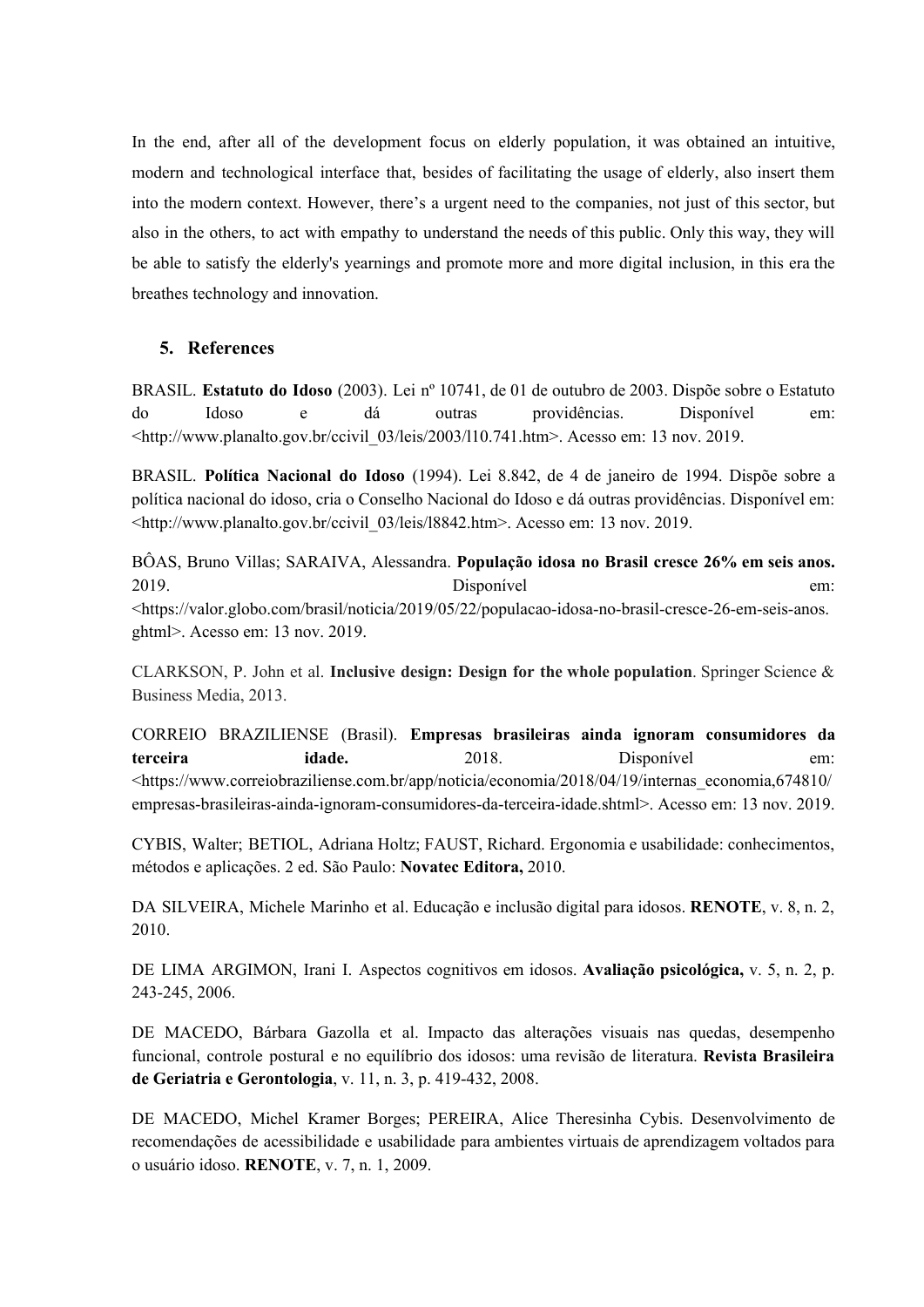DE MORAES, Edgar Nunes; DE MORAES, Flávia Lanna; LIMA, S. D. P. P. Características biológicas e psicológicas do envelhecimento. **Revista Medicina Minas Gerais**, v. 20, n. 1, p. 67-73, 2010.

DOS ANJOS, T. Pereira; GONTIJO, Leila Amaral. Recomendações de usabilidade e acessibilidade para interface de telefone celular visando o público idoso. **Production**, v. 25, n. 4, p. 791-811, 2015.

DOS ANJOS, Thaiana Pereira et al. Usabilidade e Acessibilidade no Moodle: Recomendações para o Uso do Ambiente Virtual de Ensino e Aprendizagem pelo Público Idoso. **Human Factors in Design**, v. 3, n. 5, p. 23-42, 2014.

FARIAS, Bruno Serviliano. Percepção na terceira idade: pesquisa experimental sobre tipografia para idosos. **Design e Tecnologia**, v. 8, n. 16, p. 29-40, 2018.

FARIAS, Bruno Serviliano Santos; DA CRUZ LANDIM, Paula. Design Gráfico Inclusivo para Terceira Idade. **Human Factors in Design**, v. 8, n. 15, p. 035-048, 2019.

FARINA, Modesto; PEREZ, Clotilde; BASTOS, Dorinho. **Psicodinâmica das cores em comunicação**. 5ª ed ver. e ampl. São Paulo: Edgard Blücher, 2006.

FERREIRA, Anderson Jackle. Inclusão digital de idosos: a descoberta de um novo mundo. **EDIPUCRS**, 2008.

FERREIRA, Mario dos Santos. ERGONOMIA DO ENVELHECIMENTO. **Revista ErgodesignHCI**, [S.l.], v. 4, n. 1, p. 31-40, 2016.

GIL, Antônio Carlos. **Métodos e técnicas de pesquisa social.** São Paulo: Atlas, 1987.

GONÇALVES et al. **Fazendo pesquisa: Do projeto à comunicação científica.** Joinville: Editora Univille, 2014.

IBGE. Instituto Brasileiro de Geografia e Estatística. **Censo 2010.** Disponível em: <https://censo2010.ibge.gov.br/noticias-censo?busca=1&idnoticia=1866&t=primeiros-resultados-defin itivos-censo-2010-populacao-brasil-190-755-799-pessoas&view=noticia>. Acesso em: 14 Nov. 2019.

INSTITUTO DE PESQUISA ECONÔMICA APLICADA (IPEA). **Os Novos Idosos Brasileiros: Muito Além dos 60?** Organizado por Ana Amélia Camarano. - Rio de Janeiro: IPEA, 2004. 604 p. Disponível em:

<http://pfdc.pgr.mpf.mp.br/atuacao-e-conteudos-de-apoio/publicacoes/pessoa-idosa/Livro%20Os%20n ovos%20Idosos%20Brasileiros%20-%20muito%20alem%20dos%2060.pdf>. Acesso em: 13 nov. 2019.

INSTITUTO DE PESQUISA ECONÔMICA APLICADA (IPEA). **População idosa brasileira deve aumentar até 2060.** 2018. Disponível em: <http://www.ipea.gov.br/portal/index.php?option=com\_content&view=article&id=33875&Itemid=9>. Acesso em: 13 nov. 2019.

KITCHEL, J. Elaine. **APH Guidelines for Print Document Design.** APH, 2011. Disponível em: <https://www.aph.org/aph-guidelines-for-print-document-design/>. Acesso em: 15 Nov. 2019.